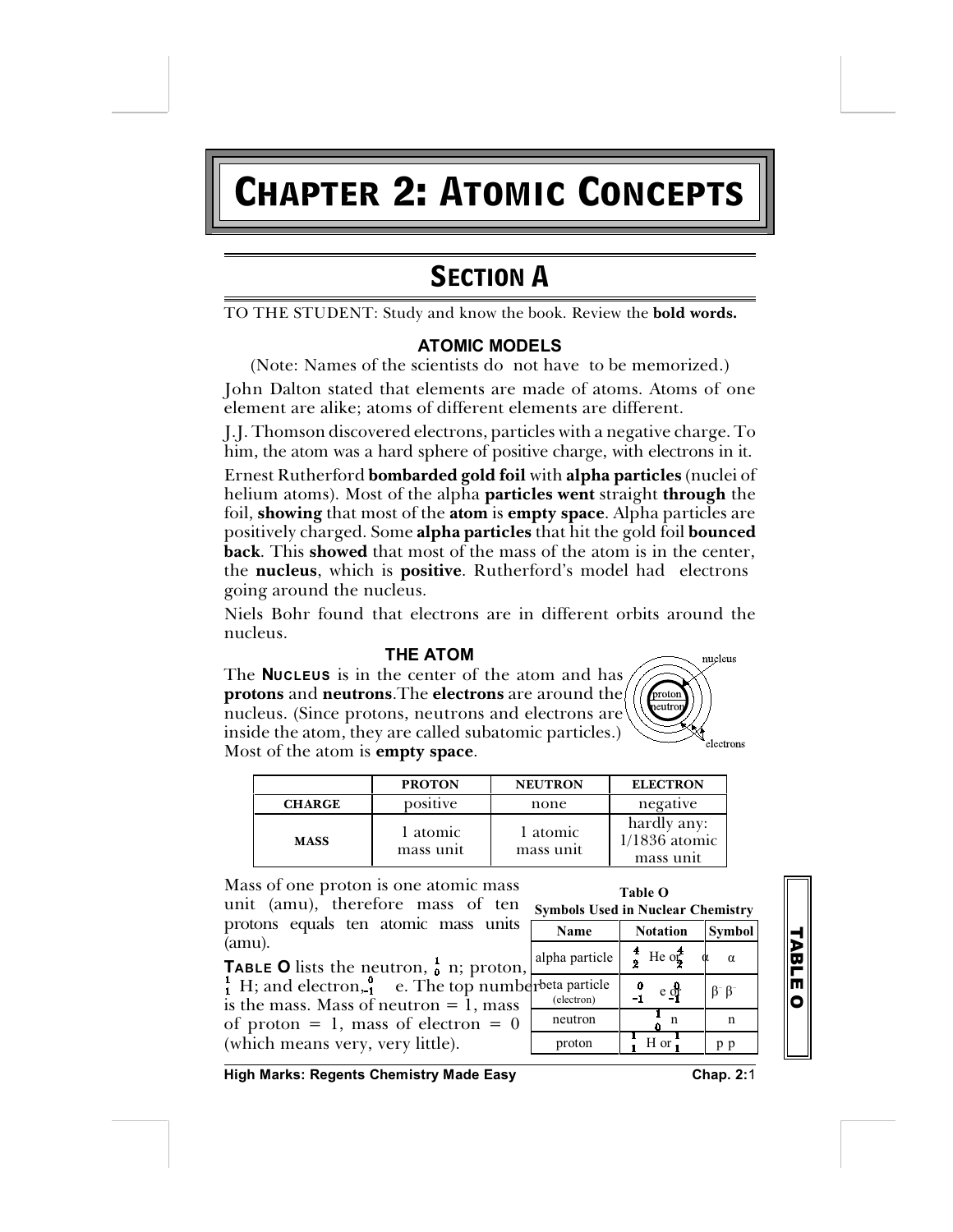The **ATOMIC NUMBER** of any atom is equal to the number of **protons**, which is equal to the number of **electrons**.

# **SUMMARY:**

Atomic Number = number of protons = number of electrons.

The atom lithium, Li, has an atomic number of 3. **Atomic number 3** = **3 protons** (3 positive  $\langle \text{charges} \rangle = 3$  **electrons** (3 negative charges). The **first** circle or **shell** can only hold **2 electrons**. Therefore, the **third electron** goes into the **next** circle or **shell**.







The **MASS NUMBER** is equal to the total number of **protons and**

**neutrons** in the nucleus. Lithium has a **mass number** of 7, which is **equal** to **3 protons** and **4 neutrons** in the nucleus. To find the **number of neutrons**, take the **mass number minus the atomic number**.

#### **# neutrons in Lithium = 7 (mass number) - 3 (atomic number) = 4 neutrons**

As you see, lithium is written as  $\frac{7}{8}$  Li. Li is the symbol for lithium; 3 is the atomic number, which is written at the bottom of the symbol of the element; and 7 is the mass number, which is written at the top of the symbol of the element

#### **Question:** Lithium has three protons.

- 1. What is the atomic number?
- 2. How many electrons does a lithium atom have?

#### **Solution:**

- 1. The atomic number equals the number of protons. Lithium has 3 protons, therefore the atomic number  $=$  3.
- 2. In an atom, the number of electrons equals the number of protons. A lithium atom has 3 protons, therefore a lithium atom has 3 electrons.

**Question:** Lithium has 3 protons and 4 neutrons.

A. What is the mass number?

B. What is the charge of the lithium nucleus?

#### **Solution:**

A. Mass number equals the sum of protons and neutrons. A lithium atom has 3 protons and 4 neutrons. Therefore, lithium has a mass number of 7.

B. The lithium nucleus has 3 protons (3 positive charges) and 4 neutrons (neutrons have zero charge); therefore, charge of the lithium nucleus is +3.

**Chap. 2:**2 **High Marks: Regents Chemistry Made Easy**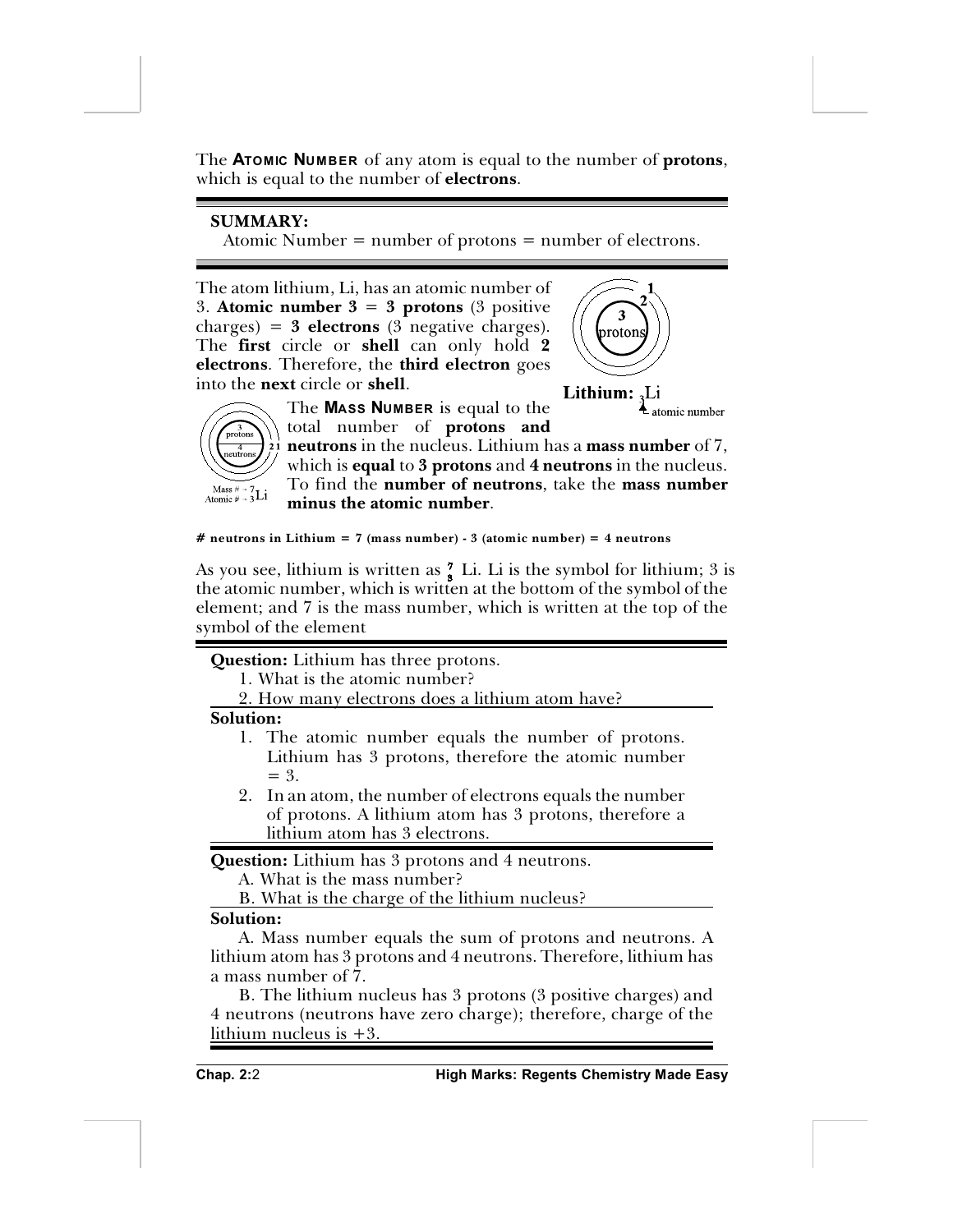**Question:** An atom has a mass number of 9 and has 5 neutrons. How many protons does it have?

**Solution:**

Mass number = number of protons  $(p)$  + number of neutrons  $(n)$ .

Mass Number = p + n  
\n
$$
9 = p + 5
$$
\n
$$
-\frac{5}{4} = p
$$

Answer: 4 protons.

| Check: |  |  | $4p + 5n = 9$ mass number |  |
|--------|--|--|---------------------------|--|
|        |  |  |                           |  |

**Question:** An atom has a mass number 11 and has 5 protons. How many neutrons does it have?

#### **Solution:**

mass number = number of protons  $(p)$  + number of neutrons  $(n)$ .

Mass Number = p + n 11 = 5 + n -5 ! 5 6 = n

Answer: 6 neutrons.

Check:  $6n + 5p = 11$  mass number

Now let's look at hydrogen. The element hydrogen, **H**, has an atomic number of 1 and a mass number of 1.

You do not have to memorize these numbers. If you know the element and want to know the atomic number, look at the Periodic Table, page Reference Tables 20-21. Hydrogen is written  $\frac{1}{1}$  H. Below the symbol of the element is the atomic number; therefore, you can see that hydrogen has an atomic number of 1. Each element has its own atomic number. Each element with its atomic number is also given in Table S.



**P E RIO**

**DIC**

**T A**

**B L E**

The atomic number is equal to the number of protons, which identifies the element (tells you what element it is). Atomic number 1 has 1 proton, and that tells you it is hydrogen (see drawing above).

#### *Try Sample Questions #1-4, page 12, then do Homework Questions 1-10, pages 13-14, and #28, page 15.*

**ISOTOPES** of the same element have the **same atomic number** but **different mass numbers**. There are three **isotopes** of hydrogen: **H,**  $\frac{2}{1}$  **H, and H**. They all have the same atomic number, 1, which is the atomic number of hydrogen, but they have different top (mass) numbers. (These isotopes have different numbers of neutrons.)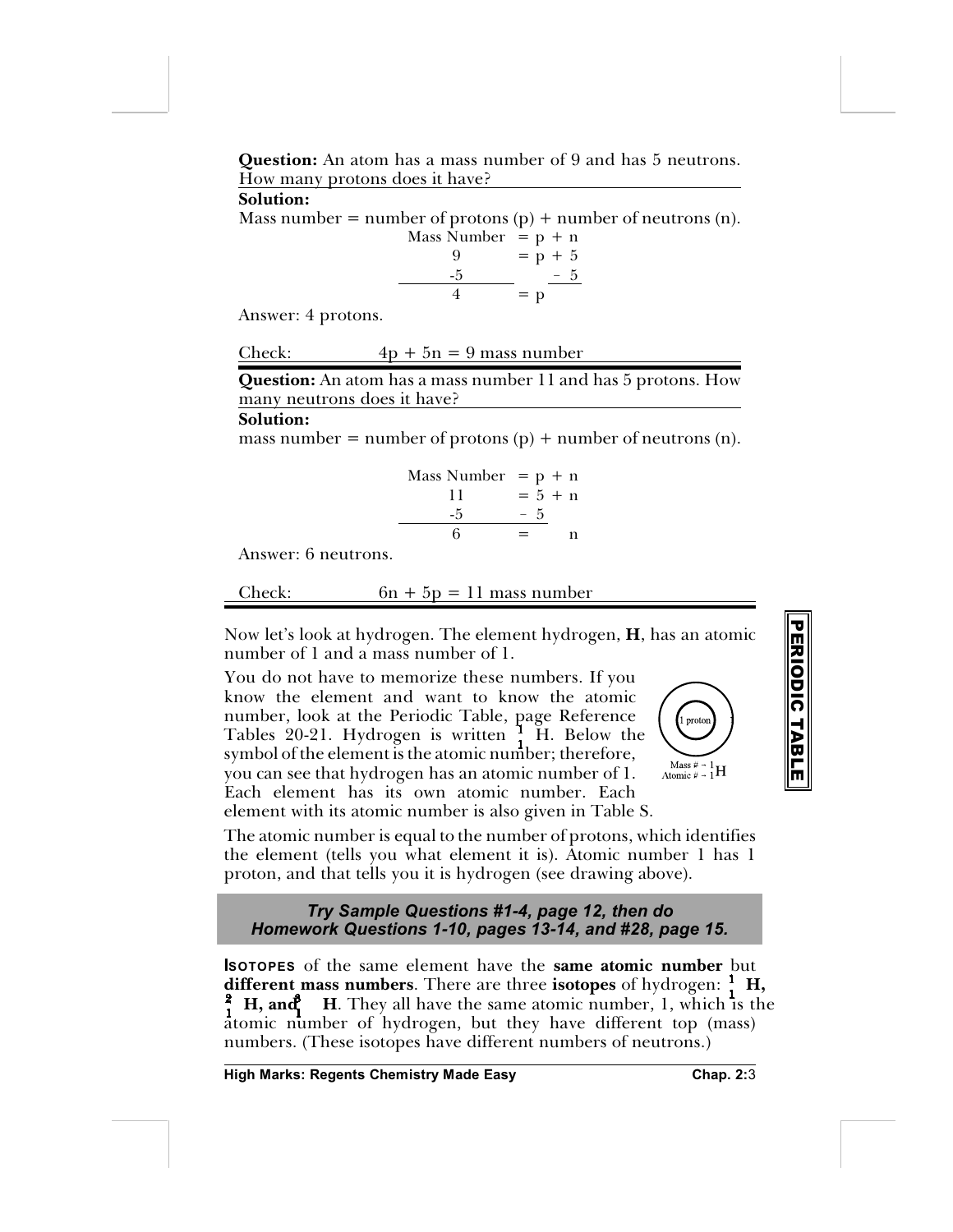Use this equation:

### **mass # - atomic # = number of neutrons** Therefore:

<sup>1</sup><sub>1</sub> H: mass # - atomic # = number of neutrons; 1 - 1 = 0 neutrons

 $_1^2$  H: mass # - atomic # = number of neutrons; 2 - 1 = 1 neutrons

 $\frac{3}{1}$  H: mass # - atomic # = number of neutrons; 3 - 1 = 2 neutrons As you can see, isotopes differ in the number of neutrons.

You can **identify** (know) and describe which hydrogen **isotope** it is by the **mass number** (sum of protons and neutrons).

Isotope  $\frac{3}{1}$  H can be written as  ${}^3H_2^3$  **H**, **Hydrogen-3** or **H-3**. There are three isotopes of carbon,  $\frac{12}{6}$  C,  $\frac{13}{6}$  C, and C. Isotopes have the same atomic number, different mass number, and different number of neutrons. Again you can **identify** (know) and describe which carbon atom it is by the **mass number** (12, 13, or 14).

Isotope  $^{14}_{6}$  C can be written as <sup>14</sup>C (common notation) $^{14}_{6}$  C, **carbon-14**, or **C-14**. Mass  $#$  is written after the dash: C-14.

**One (1) atomic mass unit** equals  $1/12<sup>th</sup>$  the mass of <sup>12</sup>C.  $\overline{\phantom{a}}$ 

*1 amu (atomic mass unit)* = 1.66 x  $10^{-24}$ g.

The **ATOMIC MASS** of an element is the weighted average mass of the naturally occurring isotopes of that element. The average is weighted according to the proportions in which the isotopes occur.

Cl. The  $\frac{1}{35.453}$ There are two isotopes of chlorine,  $^{35}_{17}$  Cl and  $^{77}_{7}$  Cl. They have the same atomic number but different mass numbers. Look at the box for the element  $_{17}$ Cl from the Periodic Table. The atomic mass of  $_{17}$ Cl is 35.5, which is the average weight of all the isotopes. Atomic mass is given in atomic



mass units (amu); atomic mass of  $^{35.5}_{17}$  Cl is 35.5 atomic mass units. Since the atomic mass, average weight 35.5 amu, is closer to atomic mass  $35$  (of  $^{35}_{17}$  Cl) than to atomic mass  $37$  (or  $^{37}_{17}$  Cl), there is more of the isotope  $^{38}_{17}$  Cl and it is the most abundant isotope.

**Question:** There is  $25\%$  of the naturally occurring isotope  $\frac{37}{17}$  Cl and  $\frac{75}{6}$  of the naturally occurring  $\frac{35}{17}$  Cl. What is the atomic mass of the element?

**Solution: Method 1** (Can be used when percent is easily changed to a fraction): 25% or one quarter of chlorine has an atomic mass of 37. 75% or 3/4 of chlorine has a mass of 35. Take the average of the masses in the proportion which they are.

```
37 1/4 or 1 out of 4
     35
     35
     35
          3/4 or 3 out of 4
4 ) 142
   35.5 = Atomic mass
  Average
                 Atomic mass = 35.5 amu
```
**Chap. 2:**4 **High Marks: Regents Chemistry Made Easy**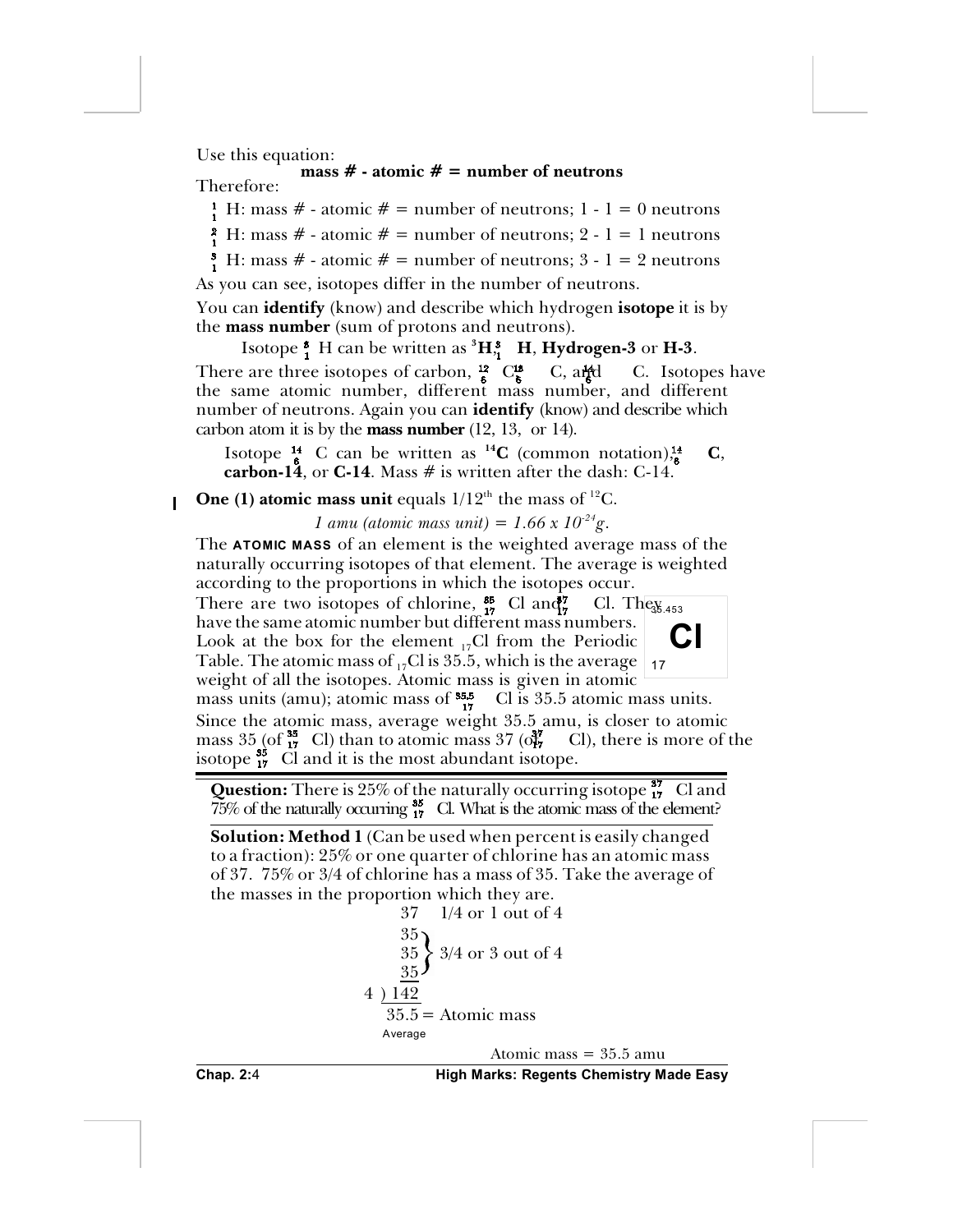**Method 2:** Take the percentage of each isotope times its mass; add the numbers.

| <b>Isotope</b> |                                                                                                                   |                  | Percentage Times     | <b>Mass</b> |      |                           |
|----------------|-------------------------------------------------------------------------------------------------------------------|------------------|----------------------|-------------|------|---------------------------|
| 37<br>17       | Cl Take $25\%$ :                                                                                                  | $\frac{25}{100}$ | or $.25$ X           | 37          |      | 9.25                      |
| 35<br>17       | Cl Take $75\%$ :                                                                                                  | $\frac{75}{100}$ | or $.75\text{ X}$    | 35          |      | 26.25                     |
|                |                                                                                                                   |                  |                      |             | Add: | 35.50                     |
|                |                                                                                                                   |                  |                      |             |      | Atomic mass               |
|                |                                                                                                                   |                  |                      |             |      | Atomic mass $= 35.50$ amu |
|                | <b>Question:</b> Carbon-14 differs from hydrogen-3 in that carbon-14 has                                          |                  |                      |             |      |                           |
|                | $(1)$ 6 more neutrons                                                                                             |                  | $(2)$ 6 more protons |             |      |                           |
|                | $(3)$ 6 more electrons $(4)$ 2 more neutrons                                                                      |                  |                      |             |      |                           |
|                | <b>Solution: Carbon-14</b> means the mass number is 14. Carbon has an atomic                                      |                  |                      |             |      |                           |
|                | number of 6. See Periodic Table. $\int_{6}^{6} C$                                                                 |                  |                      |             |      |                           |
|                | Number of neutrons = mass # - $\overline{atomic}$ # = 14 - 6 = 8 neutrons.                                        |                  |                      |             |      |                           |
|                | <b>Hydrogen-3</b> means mass $\#$ is 3. Hydrogen has an atomic number of 1.                                       |                  |                      |             |      |                           |
|                | See Periodic Table. H                                                                                             |                  |                      |             |      |                           |
|                | # of neutrons = mass # - atomic # = 3-1 = 2 neutrons.<br>Answer 1. Carbon-14 has 6 more neutrons than hydrogen-3. |                  |                      |             |      |                           |

*Try Sample Questions #5-6, page 12, then do Homework Questions, #11-14, page 14, and #29, page 15.*

# **CHANGES IN ATOMIC MODELS**

 **THOMSON MODEL OF THE ATOM: HARD SPHERE MODEL.** The atom is a hard sphere of positive charge with electrons (negative charges) in it.

**RUTHERFORD MODEL OF THE ATOM.** Most of the mass of the atom is in the center, the nucleus, which is positive. Protons are in the nucleus. Most of the atom is empty space. Electrons go around the nucleus.

**BOHR MODEL OF THE ATOM**. Protons are in the nucleus, which is positive. Electrons revolve (go around) the nucleus in concentric circular orbits.

**MODERN MODEL:WAVE MECHANICAL MODEL (ELECTRON CLOUD**). Protons are in the nucleus. The electron cloud model (based on the work done by many scientists over a very long time) shows that an electron is in **an orbital**, (which is not the exact location of the electron, but) which is the most probable place (location) where the electron is. It shows the electron as a diffuse (spread out) cloud of negative charge. The thickest (most dense) part of the cloud is the most probable place to find the electron. The thinnest part of the cloud is the least likely place to find the electron. When an electron goes from an orbital which has more energy to an orbital which has less energy, a spectrum (colors, energy) is given off.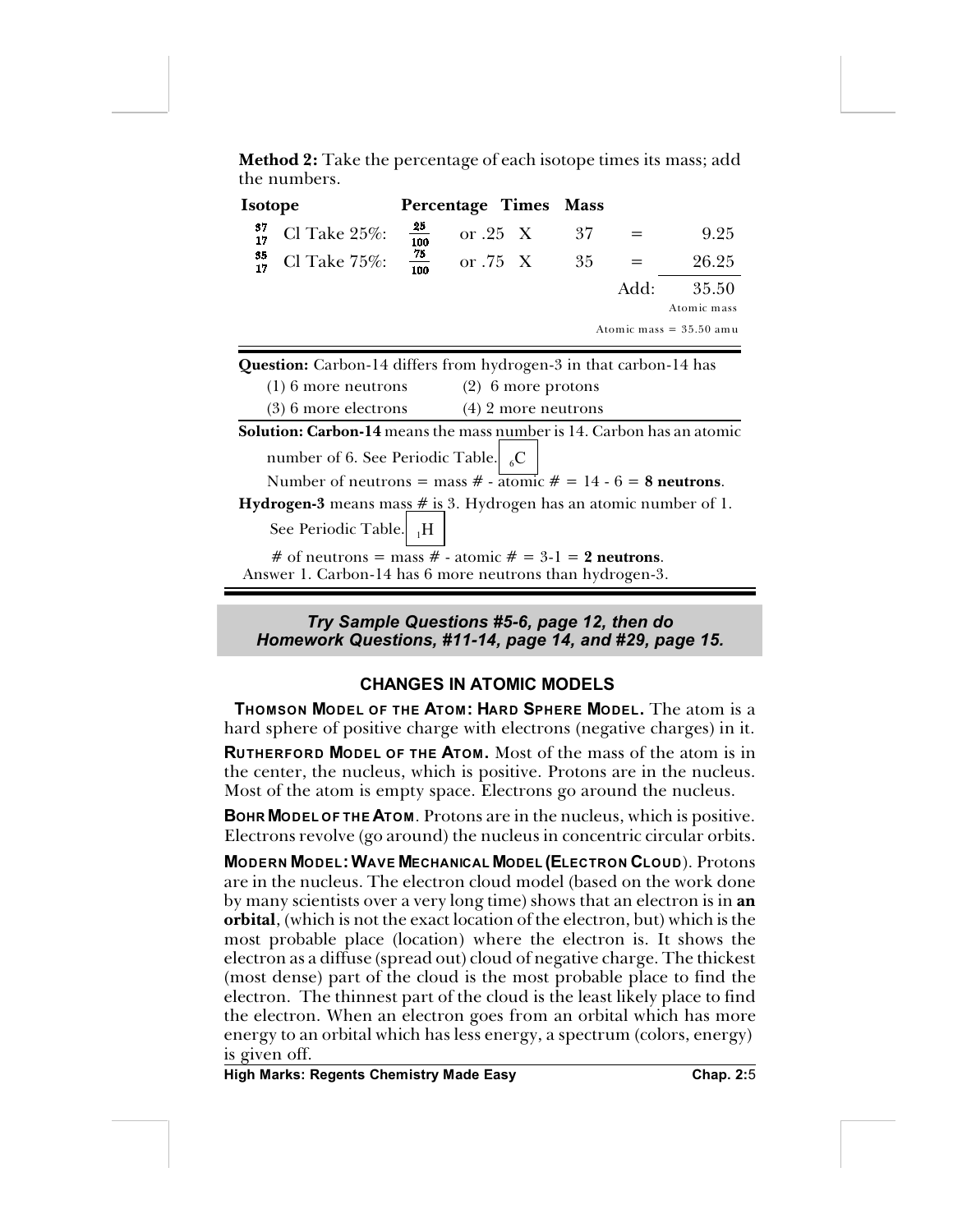#### **PRINCIPAL ENERGY LEVELS**

**PRINCIPAL ENERGY LEVELS**(SHELLS or PRINCIPAL QUANTUM NUMBERS) can be shown as 1, 2, 3, 4:

$$
\ominus )_1 )_2 )_3 )_4
$$

Principal energy level shows how far the electron is from the nucleus. The first energy level (Shell  $#1$ ) is closest to the nucleus, while other energy levels are further away from the nucleus. Electrons in the first energy level have the lowest energy. Those in the  $2<sup>nd</sup>$  energy level have more energy; those in the  $3<sup>rd</sup>$  have still more energy, etc. **First principal energy level** can only hold **2** electrons. **Second principal energy level** can only hold **8** electrons. **Third principal energy level** can only hold **18** electrons. **Fourth principal energy level** can only hold **32** electrons.

# **Maximum Number of Electrons in Each Principal Energy Level**



*Homework Questions #15-18, page 14, and #30, page 15.*

# **ELECTRON CONFIGURATION**

**Electron configuration** shows how many electrons are in each principal energy level.



Fluorine  $\binom{19}{9}$  F) has an atomic number of 9, therefore fluorine has 9 electrons.

**Fluorine**

1. You put 2 electrons in principal energy level 1. Principal energy level 1 can only hold 2

- electrons.
- 2. The next 7 electrons are in principal energy level 2.

The **electron configuration** to describe the electrons in **fluorine** is **2-7**: 2 electrons in the first principal energy level, 7 electrons in the second principal energy level.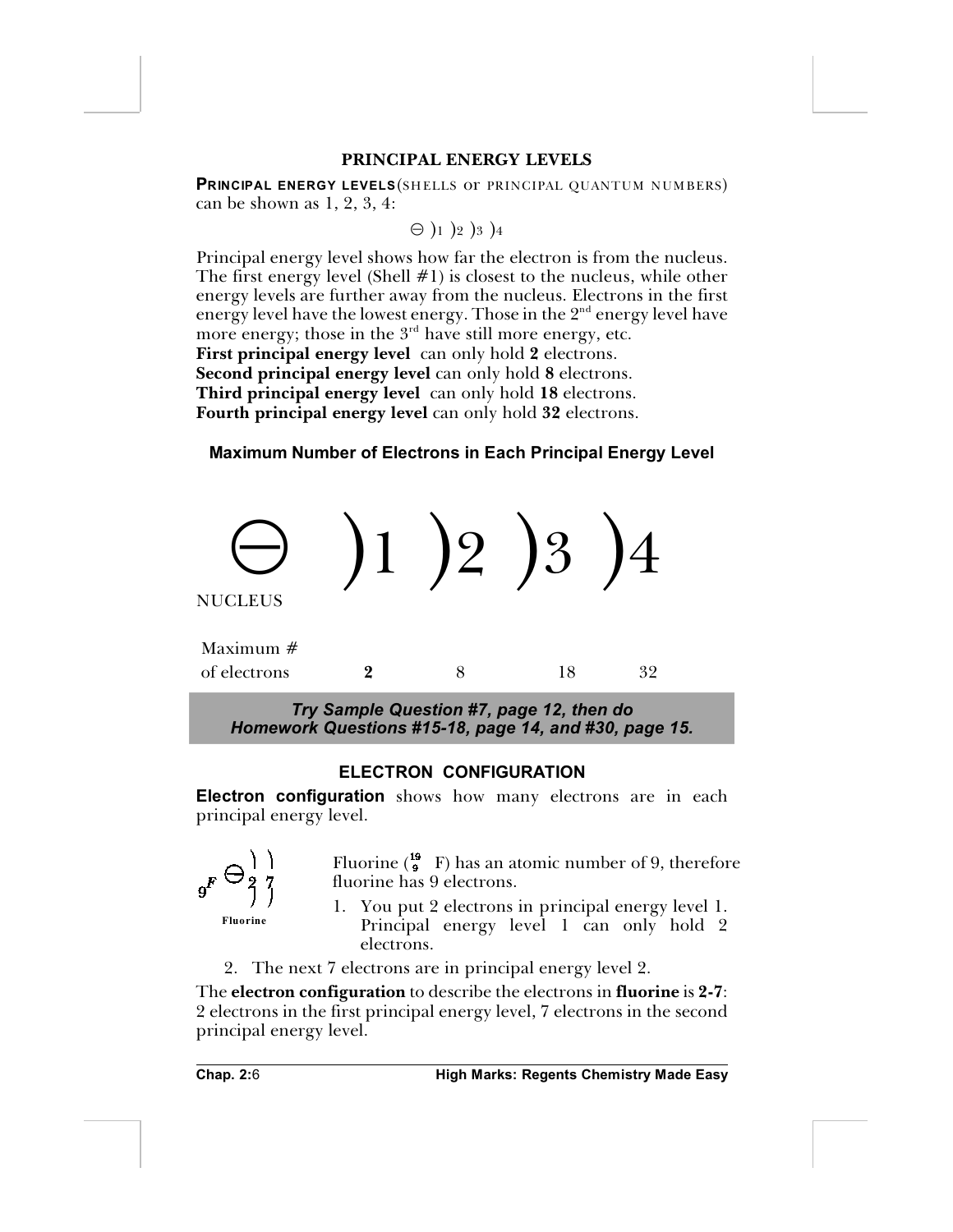# Magnesium  $\binom{24}{12}$  Mg) has an atomic number of 12; therefore, it has 12 electrons:

- 1. You put 2 electrons in principal energy level 1. Principal energy level 1 can only hold 2 electrons.
- 2. The next 8 electrons are in principal energy level 2. The second principal energy level only holds 8 electrons.
- 3. The next two electrons are in principal energy level 3.

The **electron configuration** to describe the electrons in **magnesium** is **2-8-2** : 2 electrons in the first energy level, 8 in the second energy level, and 2 electrons in the third energy level.

**Chlorine**

**M agnesium**

 $\bigcap$  Chlorine ( $_{17}^{35}$  Cl) has an atomic number of 17; therefore, it has 17 electrons.

- (1) You put 2 electrons in principal energy level 1. Principal energy level 1 can only hold 2 electrons.
- (2) The next 8 electrons are in principal energy level 2. Principal energy level 2 can only hold 8 electrons.
- (3) The next 7 electrons then are in principal energy level 3.

The **electron configuration** of **chlorine** is **2-8-7**; 2 electrons in the first energy level, 8 in the second energy level, and 7 electrons in the third energy level.

# **USE THE** *PERIODIC TABLE* **FOR ELECTRON CONFIGURATIONS**

On the Regents, you will be given the Periodic Table, on Page Reference Tables 20-21. Look at the element C at the top of the Periodic Table. In the lower left hand corner of that box, it says "electron configuration." This is the electron configuration of C. Similarly, for each of the elements, the electron configuration is in the lower left hand corner of the box in the table. Look at  $_{17}$ Cl on the Periodic Table. The electron configuration is given as 2-8-7, just like you figured out in the example above. By looking at the electron configuration in the Periodic Table, you see chlorine has 3 principal energy levels (2 electrons in the first, 8 electrons in the second, and 7 electrons in the third energy level).

# *Do Homework Questions #19-21, page 14.*

**High Marks: Regents Chemistry Made Easy Chap. 2:**7

**P E RIO**

**DIC**

**T A**

**B L E**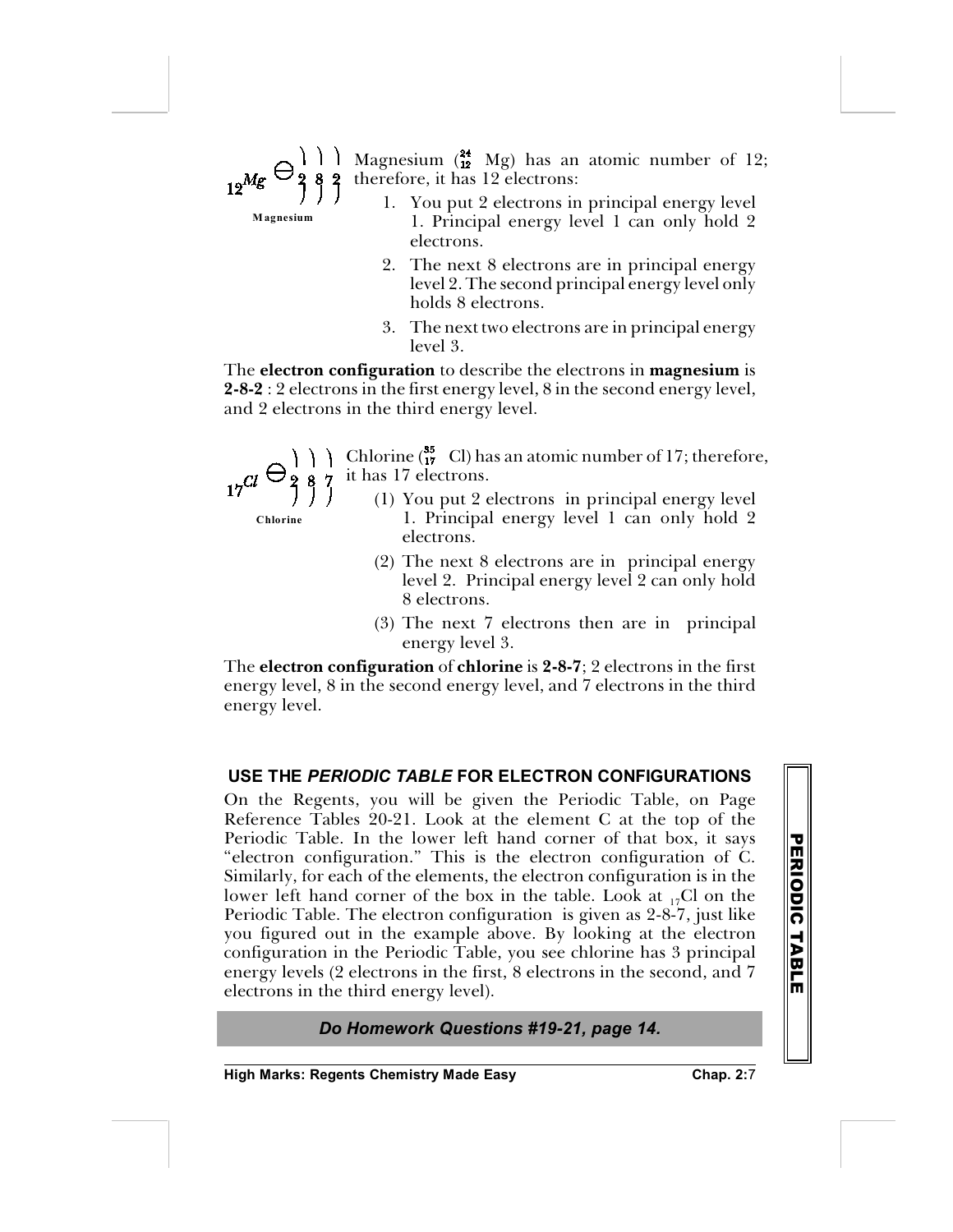# **GROUND AND EXCITED STATES**

An atom is in the **GROUND STATE** when the electrons are filling the atom in order: 2-8-18-32, like it is written in the Periodic Table. The Periodic Table shows the ground state electron configurations.

An atom is **excited** when the electrons have absorbed energy or gotten more energy. The **electrons jump ahead** to a higher energy level, leaving one of the inner principal energy levels partly empty.

**Question:** Which is the electron configuration of an atom in the excited state?

(1)  $2-8-2$  (2)  $2-8-1$  (3)  $2-7-1$  (4)  $2-8-3$ 

**Solution:** Answer 3. The first energy level can hold 2 electrons. The second energy level can hold 8 electrons. In choice 3, there are only 7 electrons in the second principal energy level, because one electron jumped ahead to the third principal energy level. The second principal energy level is now partially empty (only 7 electrons in the second principal energy level), therefore the atom is excited.

You can also use the Periodic Table, page Reference Tables 20-21, to realize that the atom 2-7-1 is excited. Look at the **electron configuration** of sodium, <sub>11</sub>Na, 2-8-1, or any element after it on the Periodic Table. You realize that the first principal energy level must have 2 electrons before electrons can go into the second energy level. The second principal energy level must have 8 electrons before electrons go into the third energy level. In the example, **2-7-1**, you notice that the **eighth electron is missing** in the second principal energy level, therefore the atom is **excited**.

**Question:** Which electron configuration represents an atom in the excited state?

(1) 1-2 (2) 2-1 (3) 2-3 (4) 2-7

**Solution:** Answer 1. The first energy level is missing an electron, therefore the atom is excited. (The first energy level can hold 2 electrons.)

Or, look in the Periodic Table at the electron configuration of sodium,  $_{11}$ Na, 2-8-1. The first energy level has 2 electrons. In this example, 1-2, an electron is missing from the first principal energy level; therefore, the atom is excited.

When the **excited electrons** (the electrons that jumped ahead) **go back to lower energy levels**, they give off energy (in specific amounts called **QUANTA**), which produces a **spectrum** of colors, or **BRIGHT LINE SPECTRUM.**

**P**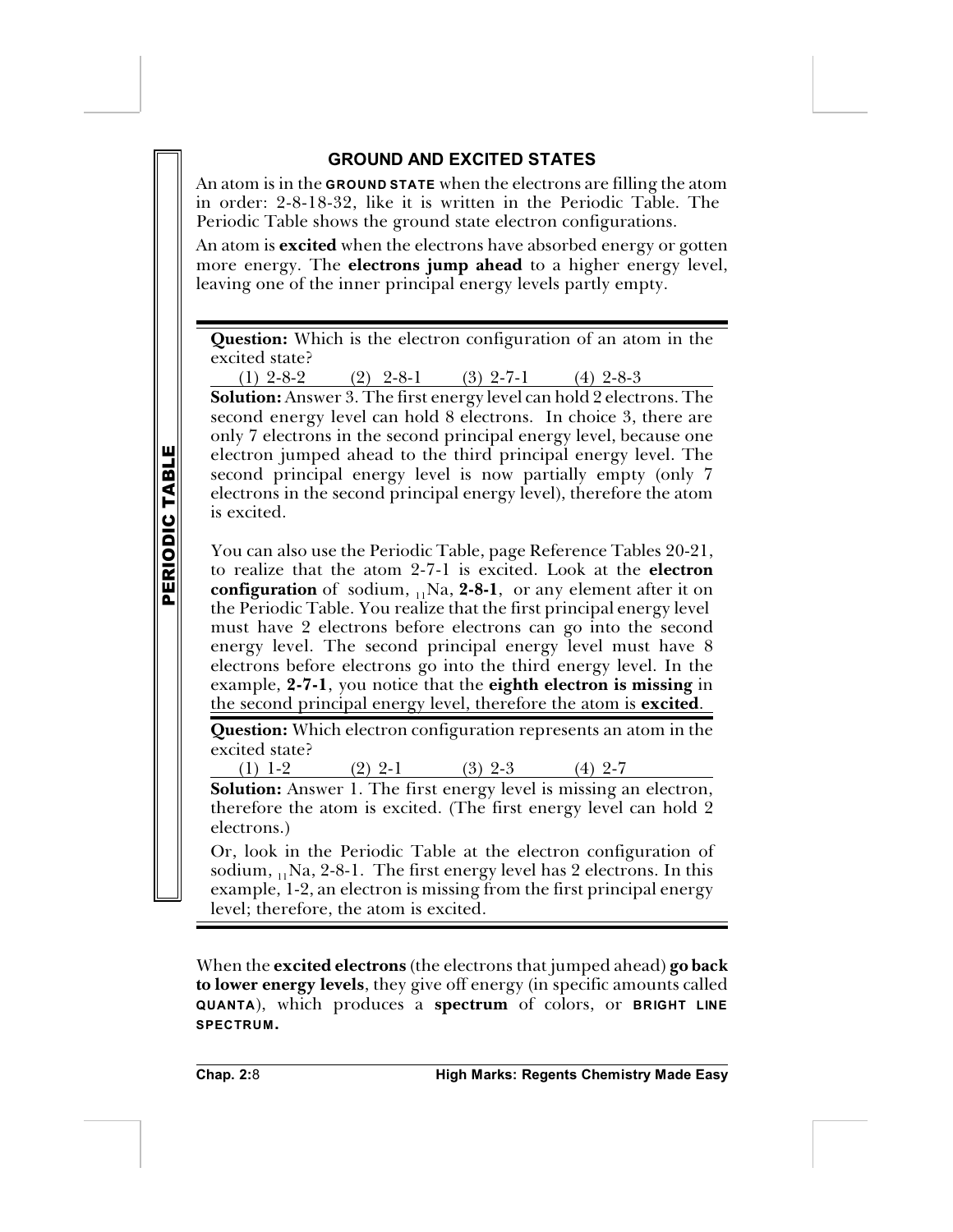

For example, in a sodium atom,  $^{28}_{11}$  Na, when an **excited electron** goes back to a **lower energy level**, it gives off energy, which **produces** a **color** (colored light)**.**

Note: When the colored light from an element (example sodium) goes through a prism, it produces a spectrum.

**Excited electrons** from **different atoms** of the **same element** (example, different atoms of Na) return to different energy levels. In some sodium atoms, the excited electrons go back from energy level 3 to energy level 2, while in other sodium atoms the excited electrons go back from energy level 3 to energy level 1 (called energy transitions), producing a **spectrum of color** or **bright-line spectrum.**

A **flame test helps** to **identify** an **element**. In a flame test, different metal ions are heated in a flame, and each element (metal ion) produces its own color. (Colors are produced because electrons jump back and give off energy). Lithium always produces a crimson (red) color (red light) when heated in a flame. If you heat an element (metal ion) in a flame and you get a red color (red light), you know it is lithium.

A **bright-line spectrum** also **helps** to **identify** an **element** (figure out which element it is). The (bright-line) spectrum of lithium looks like this:

> blue green orange red | | | |

# **SPECTRUM OF LITHIUM**

Each element has its own bright-line spectrum, different from any other element. If you have an element and you want to see if it is lithium, **compare the bright-line spectrum** of the sample that you have with the bright line spectrum of lithium. If you have lithium, your sample's bright-line spectrum and lithium's spectrum will be the same. If you do not have lithium, your sample's spectrum and lithium's spectrum will be different.

#### **BRIGHT-LINE SPECTRA**

| Lithium  |  |  |  |
|----------|--|--|--|
| Sample 1 |  |  |  |
| Sample 2 |  |  |  |

Sample 1 is lithium; Sample 2 is not lithium.

**High Marks: Regents Chemistry Made Easy Chap. 2:**9

 $\mathbf{I}$  $\blacksquare$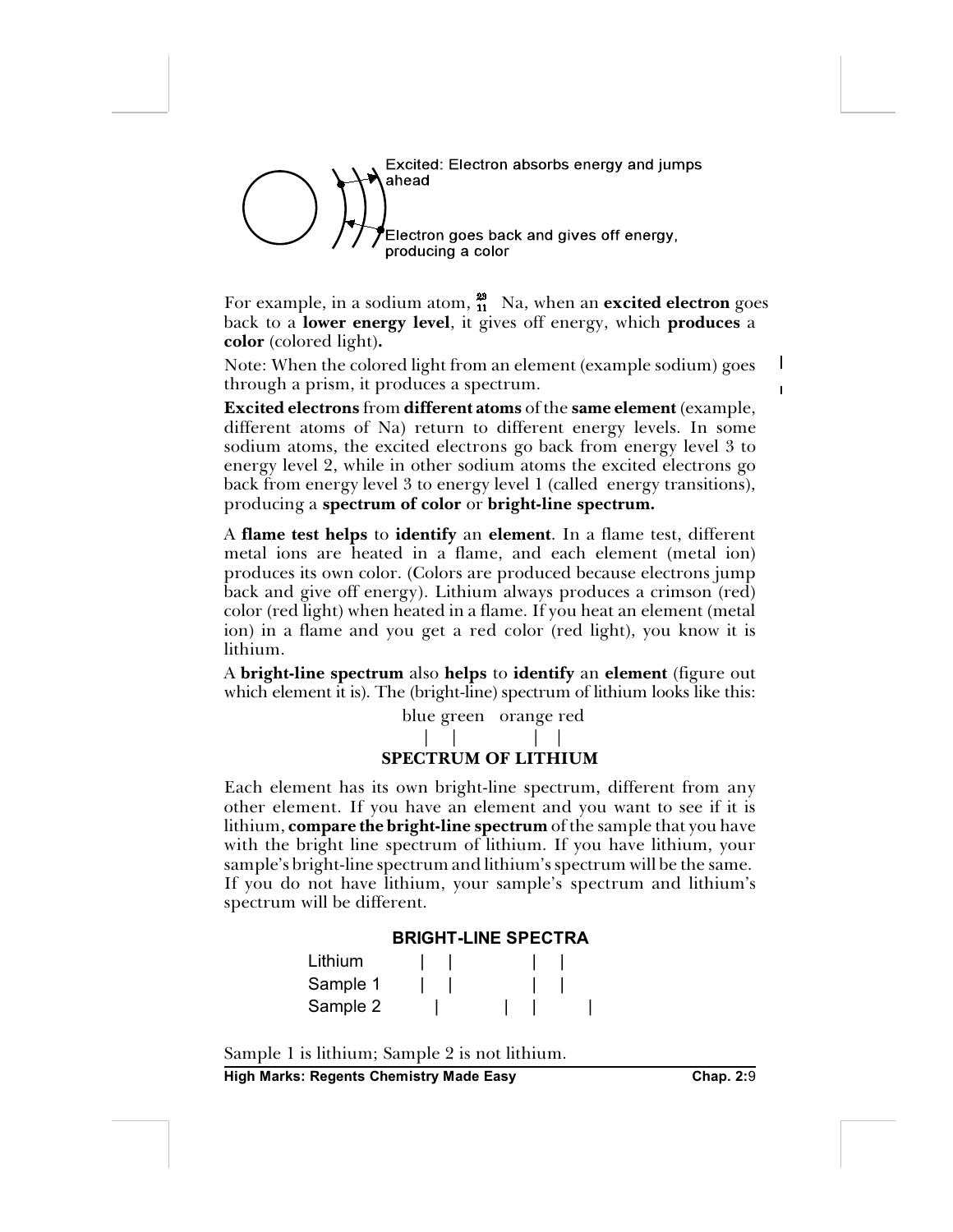The spectrum of any element (examples lithium, hydrogen) has lines showing colors (see lithium spectrum above) or lines showing wavelength. The spectrum of hydrogen can be drawn either way:



**Question:** The excited atom has an electron configuration of 1-6. What atom is this?

**Solution:** To find the number of electrons an atom has, add the number of electrons in each principal energy level. You know that the number of electrons equals the atomic number. In this case,  $1 + 6 = 7$  **electrons** = **atomic** number 7, which is nitrogen. In Table S, on page Reference Tables 23-24, you see that **atomic number** 7 (**first column**) is **nitrogen**. Or, look at the **Periodic Table**

to the right or on page Reference Tables 20-21. In the box in the Periodic Table with **atomic** number 7 is N; **N** is **nitrogen**.

| atomic | atomic | atomic |
|--------|--------|--------|
| number | number | number |

#### **ELECTRON DOT METHOD**

If you want to show how many electrons are in the last principal energy level (valence electrons), you can use the Lewis electron dot structures. Electrons in the last principal energy level or valence electrons affect the chemical properties of the element. If an atom has 1 or 2 electrons in the last principal energy level that atom is very active, which means the atom easily unites(reacts) with other atoms to form compounds.If an atom has 8 electrons in the last principal energy level, the

atom does not react or reacts very little with other atoms.

Look at the electron configuration of magnesium,  $_{12}Mg$  , on the Periodic Table.

 $\downarrow$  last principal energy level

The electron configuration is 2-8-2. There are 2 electrons in the last principal energy level, 2 valence electrons. All the other electrons in the atom are non-valence electrons (not in the last principal energy level). Mg has  $(2 + 8 =) 10$  nonvalence electrons.

**LEWIS ELECTRON DOT METHOD: Look at the electron configuration** for the element in the Periodic Table on page Reference Tables 20-21. Find the number of **electrons in the last principal energy level**. If there are **three electrons** in the **last** principal **energy level**, put **three dots** around the symbol of the element, X (X means any element).

**Chap. 2:**10 **High Marks: Regents Chemistry Made Easy**